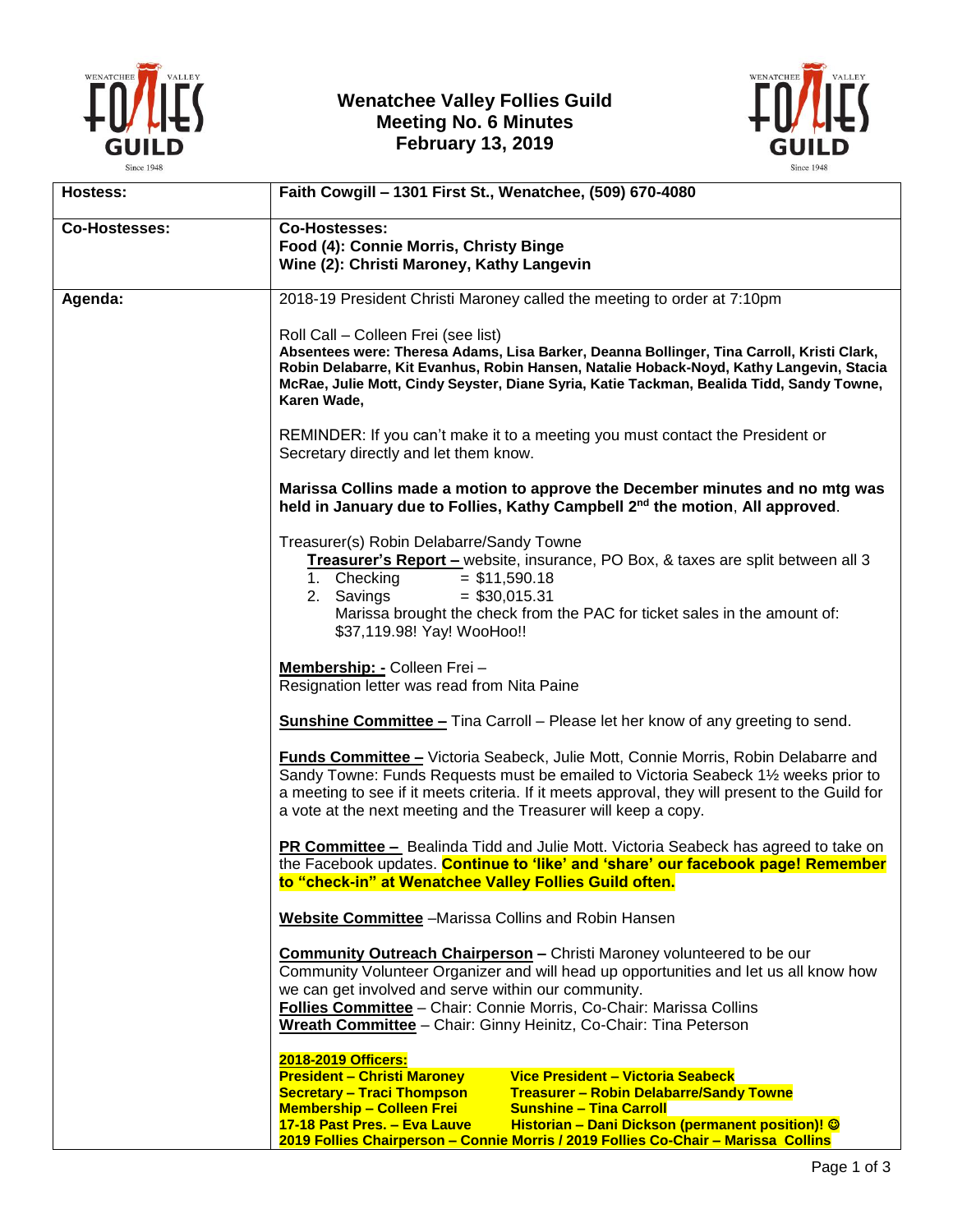

## **Wenatchee Valley Follies Guild Meeting No. 6 Minutes February 13, 2019**



## *OLD BUSINESS:*

| Item<br>No.        | <b>Item of Discussion</b>                                                                                                                                                                                                                                                                                                                                                                                                                                                                                                                                                                                                                                                                                                                                                                                                                                                                                                                                                                                                                                                                                                                                                                                                             |
|--------------------|---------------------------------------------------------------------------------------------------------------------------------------------------------------------------------------------------------------------------------------------------------------------------------------------------------------------------------------------------------------------------------------------------------------------------------------------------------------------------------------------------------------------------------------------------------------------------------------------------------------------------------------------------------------------------------------------------------------------------------------------------------------------------------------------------------------------------------------------------------------------------------------------------------------------------------------------------------------------------------------------------------------------------------------------------------------------------------------------------------------------------------------------------------------------------------------------------------------------------------------|
| Oct.<br>1.2        | Finance Committee - Christi Maroney, Sandy Towne, Karen Wade, Beth Stipe from the Community<br>Foundation. They went over our Bylaws and Beth suggested we combine all our accounts and have 1 checking<br>account and 1 savings account and any money we make over the three years of raising funds of wreath sales,<br>spring fling monies and Follies Shows go to the Children's Foundation. Possibly keep all monies into the<br>Savings account to earn more interest and then transfer money to the checking account for paying invoices.<br>Colleen mentioned our bylaws are already accommodating the 3 accounts.<br>Beth will come talk to all of us in March or April and we can listen to her thoughts about what to do with our<br>funds.<br>Christi mentioned it's exciting and historic and we are all excited to move forward.<br>Christi and Beth will re-do our funds request form.                                                                                                                                                                                                                                                                                                                                  |
|                    | <b>NEW BUSINESS:</b>                                                                                                                                                                                                                                                                                                                                                                                                                                                                                                                                                                                                                                                                                                                                                                                                                                                                                                                                                                                                                                                                                                                                                                                                                  |
| <b>Item</b><br>No. | <b>Item of Discussion</b>                                                                                                                                                                                                                                                                                                                                                                                                                                                                                                                                                                                                                                                                                                                                                                                                                                                                                                                                                                                                                                                                                                                                                                                                             |
| Feb.<br>1.01       | Each Follies chair is responsible to create their report by the end of the month. Include things that went right,<br>things that went wrong, things that were suggested and maybe didn't get done. All things that need to be noted.<br>Marissa will take everything. Email marissac@numericapac.org with everything you have and she will digitize it.<br>We raised \$79,100.00! Includes sponsorships, last 2 wreath fundraisers 2017 and 2018 and last spring fling<br>2018 and 1 Christmas auction 2018.                                                                                                                                                                                                                                                                                                                                                                                                                                                                                                                                                                                                                                                                                                                          |
| Feb.<br>1.02       | We received a last minute donation from Mark Neal for \$5,500.00 to honor his mom, Marguerite Neal who was<br>the 1948 Follies President. Before each show she was recognized as well as an insert in each program.                                                                                                                                                                                                                                                                                                                                                                                                                                                                                                                                                                                                                                                                                                                                                                                                                                                                                                                                                                                                                   |
| Feb<br>1.03        | Christi Maroney was recognized by Connie for behind the scenes help all through the year as well as Follies.<br>Sandy and Robin were recognized by Marissa for all their work in keeping track of the money.<br>Dani was recognized by Connie for hospitality of Jaime and cooking and feeding the crew.<br>Colleen was recognized by Marissa for an awesome and fun Kick-Off party to set off our month of fun!<br>Kathy Campbell was recognized by Connie for Talent Committee.<br>Eva was recognized by Marissa for Programs and for being there to handle many other miscellaneous duties.<br>Kathy Langevin was recognized by Connie for Wardrobe.<br>Bealinda was recognized by Marissa for PR.<br>Ruby was recognized by Connie for Lobby and all her creativity and all her painting.<br>Donna was recognized by Marissa for Ticketing and all her efforts for sales.<br>Nita was recognized by Connie for T-Shirt sales both Guild and Cast shirts.<br>Cindy Seyster was recognized by Marissa for being such a great Supporter and campaigning for our Guild for<br>over a year to help sell our Follies sponsorships.<br>Ginny was recognized by Connie for our Cast party and wrapping up a great and successful Follies! |
| Feb<br>1.04        | Colleen and Julie Mott would like to have an annual Cast Reunion and possibly have something up at<br>Squilchuck Park this summer. A giant barbeque and/or potlock for the whole cast.                                                                                                                                                                                                                                                                                                                                                                                                                                                                                                                                                                                                                                                                                                                                                                                                                                                                                                                                                                                                                                                |
| Feb<br>1.05        | We had a great cast who volunteered so many hours and it was all ages and was a great friendly cast. All for a<br>great cause.                                                                                                                                                                                                                                                                                                                                                                                                                                                                                                                                                                                                                                                                                                                                                                                                                                                                                                                                                                                                                                                                                                        |
| Feb<br>1.06        | Give Jeff Ostensen and North 40 a huge thanks for filming our advertisements and for in kind donation.                                                                                                                                                                                                                                                                                                                                                                                                                                                                                                                                                                                                                                                                                                                                                                                                                                                                                                                                                                                                                                                                                                                                |
| Feb<br>1.07        | All costumes were accounted for, with the exception of a few gloves that were missing. Kudos to the cast for<br>returning all their costumes and miscellaneous items.                                                                                                                                                                                                                                                                                                                                                                                                                                                                                                                                                                                                                                                                                                                                                                                                                                                                                                                                                                                                                                                                 |
| Feb<br>1.08        | Funds Requests - information and the how to's due to our new Children's Foundation. We will be having<br>discussions to figure out how we want to give out our funds. New name and new processes. The strategic<br>Dao 2 of 3                                                                                                                                                                                                                                                                                                                                                                                                                                                                                                                                                                                                                                                                                                                                                                                                                                                                                                                                                                                                         |